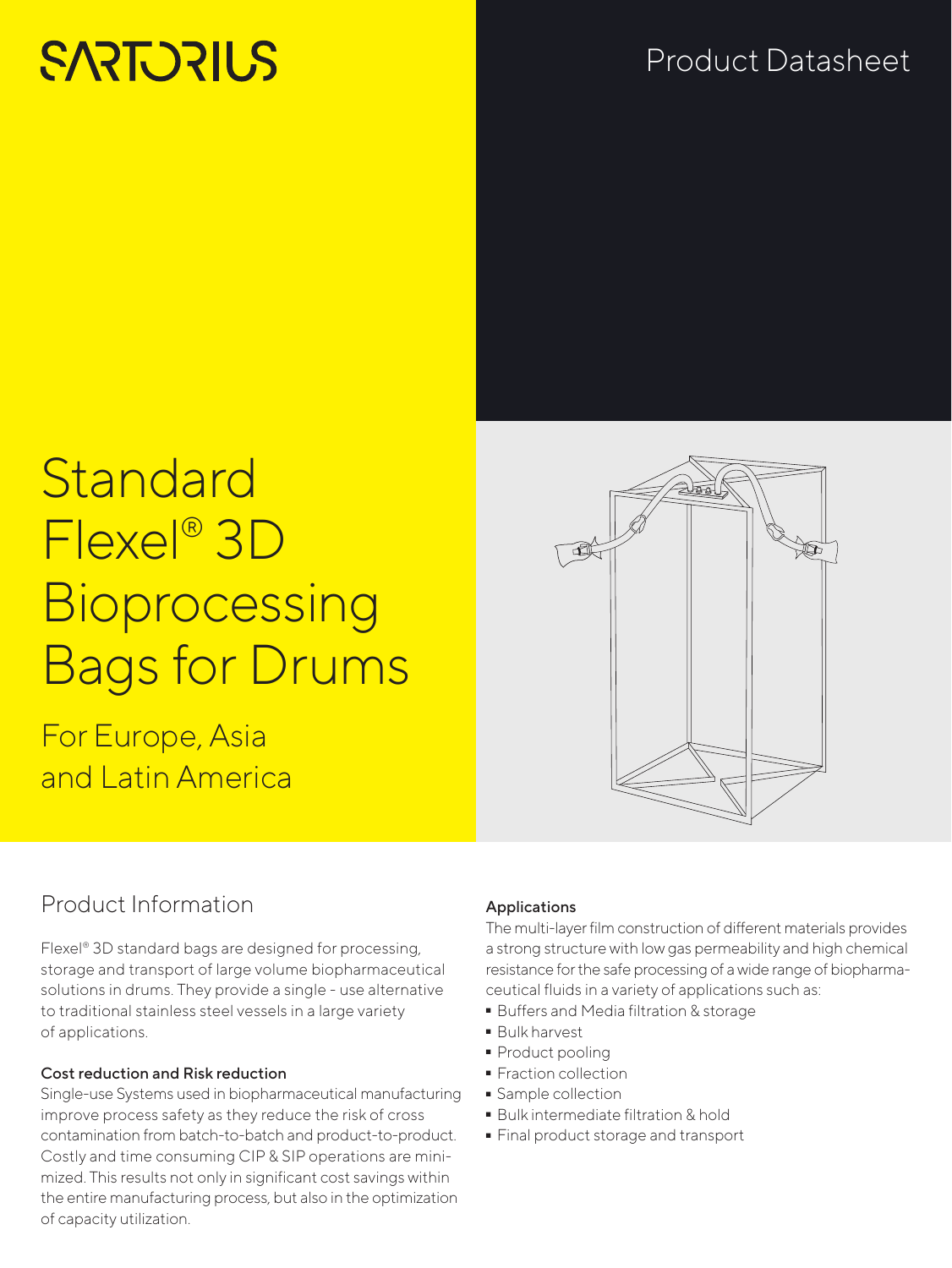#### Flexibility

Standard Flexel® bags for drums are available as standalone bags with Silicone tubing, stand-alone bags with C-Flex tubing and Filter & Bag assemblies incorporating a variety of filter and bag sizes allowing easy adoption to process volume and media. Multiple configurations that also integrate thermoweldable TPE tubing are provided for flexible incorporation into your process. Thus, sterile connection and disconnection devices like the BioWelder® and the BioSealer® can be used to allow safe connections and disconnections from and to another process step.

Female luer fittings with a needle free sampling port may be used for easy and convenient sampling, quick connects may be attached directly or adapted to a variety of connections and tri-clamps that are widely used in a production environment assure maximum flexibility.

#### Security of Supply

Sartorius Stedim Biotech has established multiple manufacturing sites with consistent industrial processes. The expertise of designing Single-Use solutions combined with collaborative supplier management and customer demand planning assures a state of the art product supported by a robust supply chain that can cope with strong market growth.

#### Validation

Flexel® bags have been qualified applying the most comprehensive and innovative test regimes. Biological, chemical and physical tests combined with extensive extractable testing provide users of Flexel® with data representing the widest range of process fluids in a variety of processing conditions.

Full compliance with ISO11137 allows for a validated claim of sterility on all Sartorius Stedim Biotech single use products with a sterility assurance level of 10-6 over the shelf life.

#### Quality Assurance

Sartorius Stedim Biotech Quality Systems for Single Use Products follow applicable ISO and FDA regulations for Medical Devices. Design, Manufacture and Sterilization processes are conducted under conditions that mirror biopharmaceutical operations and meet cGMP requirements.

Flexel® 3D bags are tested for compliance to:

- 
- USP <87>: Biological reactivity tests, in Vitro ■ USP <88>: Biological reactivity tests, in Vivo<br>■ USP <661>: Tests for plastic
- 
- USP <661>: Tests for plastic - USP <788> and E.P. 2.9.19: Particulate
- 
- ISO 11737: Bioburden<br>• ISO 11137: Sterilizatior - ISO 11137: Sterilization of Medical devices

#### Supply Chain

The majority of Standard Flexel® 3D bags for drum systems are available from stock.

### Features and Benefits

| Multiple manufacturing sites                          | High security of supply           |
|-------------------------------------------------------|-----------------------------------|
| All connections extensively qualified Safe and robust |                                   |
| Full compliance with ISO11137                         | Highest sterility assurance level |
| Standard design                                       | Most designs available from stock |
| Various bag & filter sizes                            | High flexibility                  |

## Technical Specifications

#### Standard Flexel® 3D for Drum

| Bag chamber                                                                                               | Multiple layer film construction,<br>including EVOH gas barrier layer,<br><b>LLDPE Contact Layer</b> |
|-----------------------------------------------------------------------------------------------------------|------------------------------------------------------------------------------------------------------|
| Tubing                                                                                                    | Silicone, TPE                                                                                        |
| Fittings<br>MPX Couplings, Female Luer Lock,<br>MPC Male Coupling, Triclamp,<br>Needle free sampling port |                                                                                                      |
| <b>Filters</b>                                                                                            | Sartopore® 2 Gamma Capsule                                                                           |
| Volumes                                                                                                   | 50 L - 1.000 L                                                                                       |
| Sterilization                                                                                             | by Gamma Irradiation                                                                                 |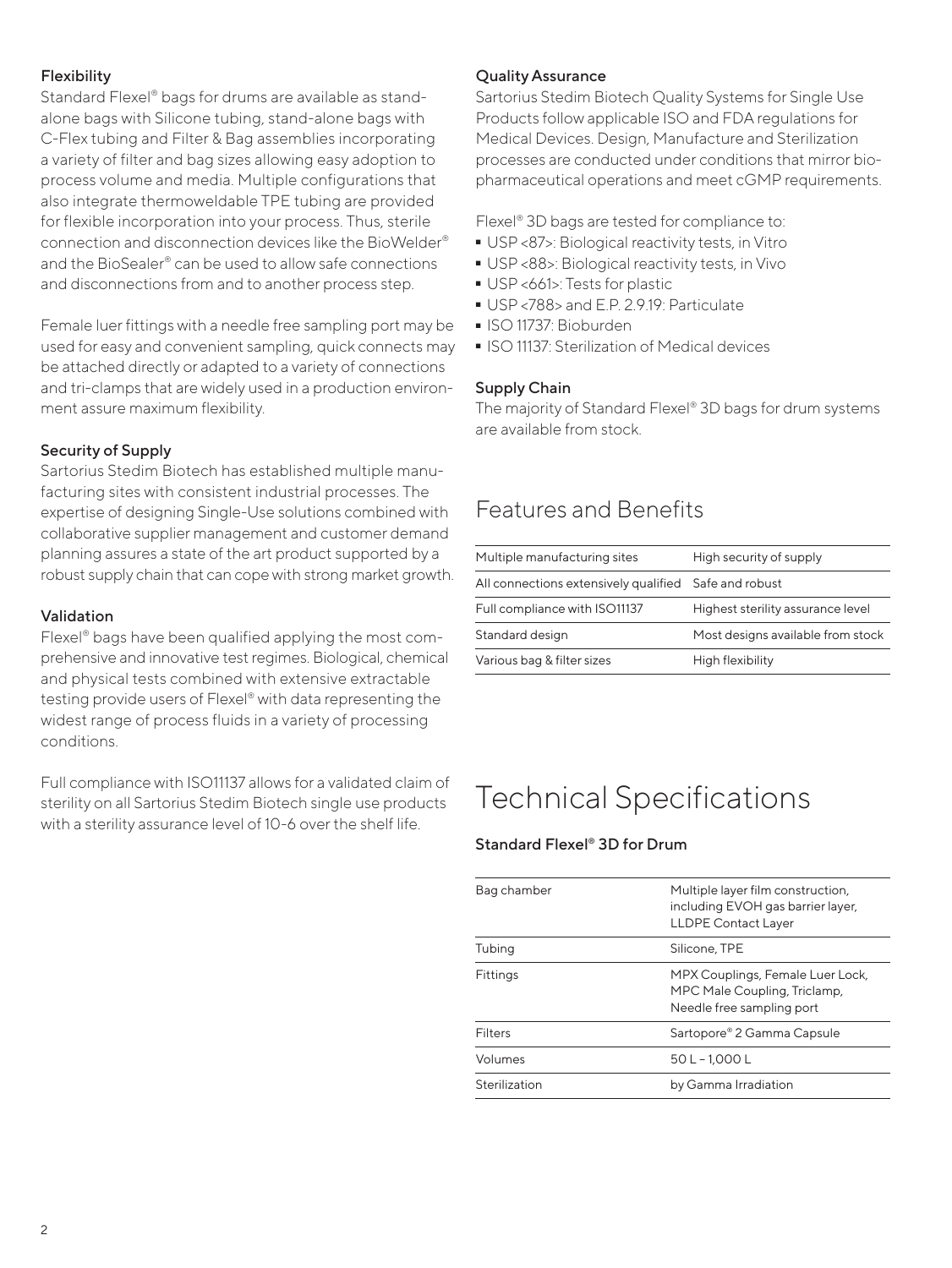# Ordering Information

1. Standard Flexel® 3D bags for drum with silicone tubes



| <b>Part Number</b> | Description                                        | Tubing   | Top Port 1                                                                                      | Top Port 2                                                                                       | Top Port 3 | Top Port 4 | Qty   Box |
|--------------------|----------------------------------------------------|----------|-------------------------------------------------------------------------------------------------|--------------------------------------------------------------------------------------------------|------------|------------|-----------|
| FXB103162          | Flexel <sup>®</sup> 50 L<br>for Drum - Silicone    | Silicone | $\frac{1}{2}$ " × $\frac{1}{16}$ " × 0.5 m (20")<br>1/ <sub>2</sub> " MPX male<br>+ sealing cap | $\frac{1}{2}$ " × $\frac{11}{16}$ " × 0.5 m (20")<br>1/ <sub>2</sub> " MPX male<br>+ sealing cap | Plug       | Plug       | 5         |
| FXB102464          | Flexel <sup>®</sup> 100 L<br>for Drum - Silicone   | Silicone | $\frac{1}{2}$ " × $\frac{1}{16}$ " × 0.5 m (20")<br>1/ <sub>2</sub> " MPX male<br>+ sealing cap | $\frac{1}{2}$ " × $\frac{1}{16}$ " × 0.5 m (20")<br>1/ <sub>2</sub> " MPX male<br>+ sealing cap  | Plug       | Plug       | 5         |
| FXB102465          | Flexel <sup>®</sup> 200 L<br>for Drum - Silicone   | Silicone | $\frac{1}{2}$ " × $\frac{1}{16}$ " × 0.5 m (20")<br>1/ <sub>2</sub> " MPX male<br>+ sealing cap | $\frac{1}{2}$ " × $\frac{1}{16}$ " × 0.5 m (20")<br>1/ <sub>2</sub> " MPX male<br>+ sealing cap  | Plug       | Plug       | 5         |
| FXB103294          | Flexel® 300 L<br>for Drum - Silicone               | Silicone | $\frac{1}{2}$ " × $\frac{1}{16}$ " × 0.5 m (20")<br>1/ <sub>2</sub> " MPX male<br>+ sealing cap | $\frac{1}{2}$ " × $\frac{1}{16}$ " × 0.5 m (20")<br>1/ <sub>2</sub> " MPX male<br>+ sealing cap  | Plug       | Plug       | 5         |
| FXB103367          | Flexel <sup>®</sup> 370 L<br>for Drum - Silicone   | Silicone | $\frac{1}{2}$ " × $\frac{1}{16}$ " × 0.5 m (20")<br>1/ <sub>2</sub> " MPX male<br>+ sealing cap | $\frac{1}{2}$ " × $\frac{1}{16}$ " × 0.5 m (20")<br>1/ <sub>2</sub> " MPX male<br>+ sealing cap  | Plug       | Plug       | 5         |
| FXB102167          | Flexel® 560 L<br>for Drum - Silicone               | Silicone | $\frac{1}{2}$ " × $\frac{1}{16}$ " × 0.5 m (20")<br>1/ <sub>2</sub> " MPX male<br>+ sealing cap | $\frac{1}{2}$ " × $\frac{1}{16}$ " × 0.5 m (20")<br>1/ <sub>2</sub> " MPX male<br>+ sealing cap  | Plug       | Plug       | 5         |
| FXB102508          | Flexel <sup>®</sup> 1,000 L<br>for Drum - Silicone | Silicone | $\frac{1}{2}$ " × $\frac{1}{16}$ " × 0.5 m (20")<br>1/2" MPX male<br>+ sealing cap              | $\frac{1}{2}$ " × $\frac{11}{16}$ " × 0.5 m (20")<br>1/2" MPX male<br>+ sealing cap              | Plug       | Plug       | 5         |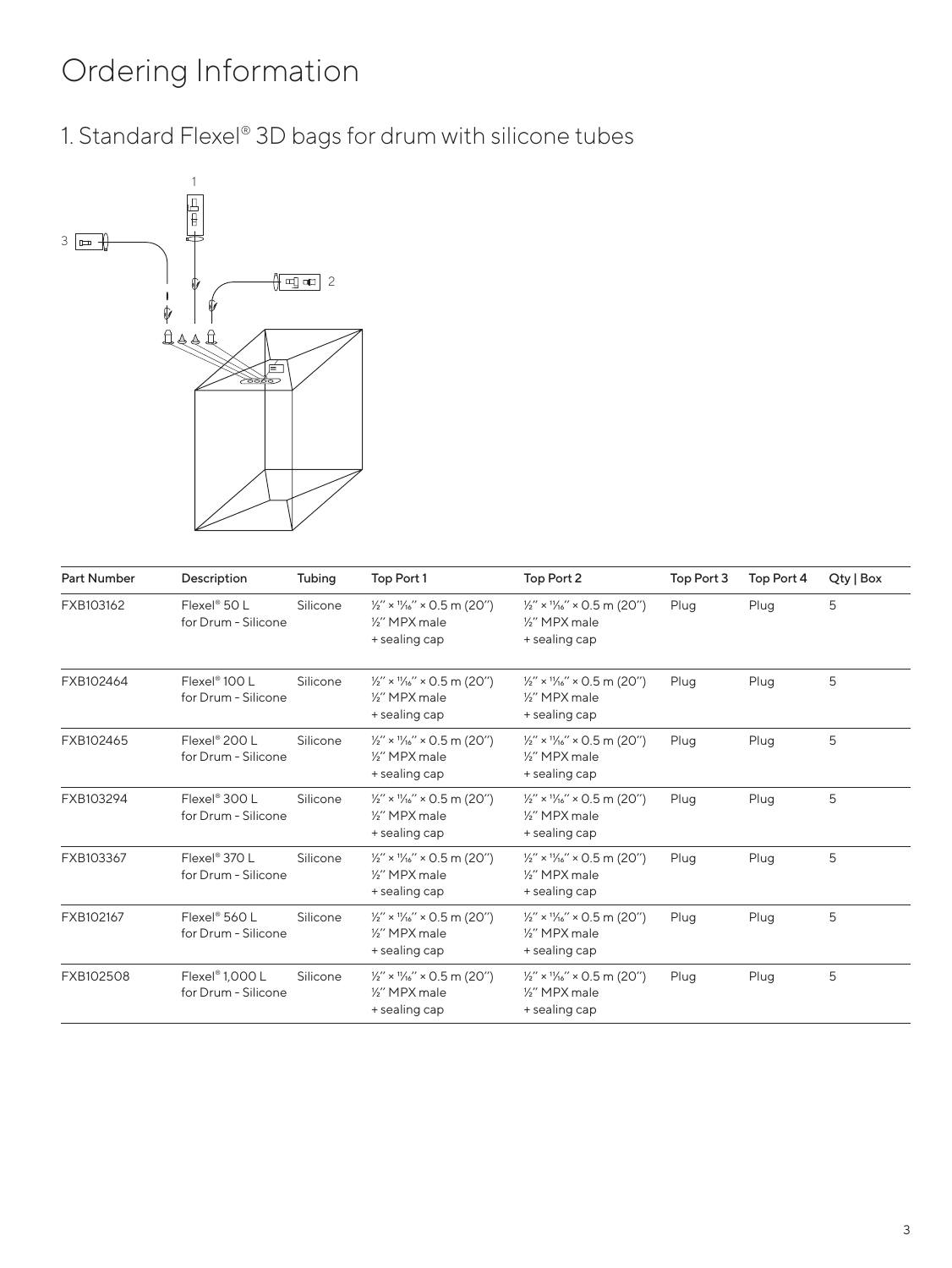## 2. Standard Flexel® 3D bags for drum with silicone & TPE tubes

2.1. Standard Flexel® 3D bags for drum with silicone & TPE tubes with side bottom drain



| Part Number | Description                                   | Tubing                                 | Top Port 1                                                                                     | Top Port 2                                                            | Top Port 3                                                                                  | <b>Bottom Port 1</b>                                                  | Qty   Box |
|-------------|-----------------------------------------------|----------------------------------------|------------------------------------------------------------------------------------------------|-----------------------------------------------------------------------|---------------------------------------------------------------------------------------------|-----------------------------------------------------------------------|-----------|
| FXB110917   | Flexel <sup>®</sup> 50 L<br>for Drum - TPE    | Silicone<br>+ Clear<br>$C$ - Flex® 374 | $\frac{1}{2}$ " × $\frac{3}{4}$ " × 1.5 m (60")<br>1/2" MPX male<br>+ sealing cap              | $\frac{1}{2}$ " × $\frac{3}{4}$ " × 1.5 m (60")<br>1-1/2" Tri - Clamp | $\frac{1}{8}$ " × ¼" × 1.1 m (40")<br>LL female + needle<br>free sampling port              | $\frac{1}{2}$ " × $\frac{3}{4}$ " × 1.5 m (60")<br>1-½" Tri - Clamp   | 5         |
| FXB110919   | Flexel <sup>®</sup> $100 L$<br>for Drum - TPE | Silicone<br>+ Clear<br>$C$ - Flex® 374 | $\frac{1}{2}$ " × $\frac{3}{4}$ " × 1.5 m (60")<br>1/ <sub>2</sub> " MPX male<br>+ sealing cap | $\frac{1}{2}$ " × $\frac{3}{4}$ " × 1.5 m (60")<br>1-½" Tri - Clamp   | $\frac{1}{8}$ " × $\frac{1}{4}$ " × 1.1 m (40")<br>LL female + needle<br>free sampling port | $\frac{1}{2}$ " × $\frac{3}{4}$ " × 1.5 m (60")<br>1-1/2" Tri - Clamp | 5         |
| FXB110920   | Flexel® 200 L<br>for Drum - TPE               | Silicone<br>+ Clear<br>$C$ - Flex® 374 | $\frac{1}{2}$ " × $\frac{3}{4}$ " × 1.5 m (60")<br>1/ <sub>2</sub> " MPX male<br>+ sealing cap | $\frac{1}{2}$ " × $\frac{3}{4}$ " × 1.5 m (60")<br>1-½" Tri - Clamp   | $\frac{1}{8}$ " × $\frac{1}{4}$ " × 1.1 m (40")<br>LL female + needle<br>free sampling port | $\frac{1}{2}$ " × $\frac{3}{4}$ " × 1.5 m (60")<br>1-½" Tri - Clamp   | 5         |
| FXB111626   | Flexel <sup>®</sup> 300 L<br>for Drum - TPE   | Silicone<br>+ Clear<br>$C$ - Flex® 374 | $\frac{1}{2}$ " × $\frac{3}{4}$ " × 1.5 m (60")<br>1/ <sub>2</sub> " MPX male<br>+ sealing cap | $\frac{1}{2}$ " × $\frac{3}{4}$ " × 1.5 m (60")<br>1-1/2" Tri - Clamp | $\frac{1}{8}$ " × $\frac{1}{4}$ " × 1.1 m (40")<br>LL female + needle<br>free sampling port | $\frac{1}{2}$ " × $\frac{3}{4}$ " × 1.5 m (60")<br>1-½" Tri - Clamp   | 5         |
| FXB111631   | Flexel <sup>®</sup> 370 L<br>for Drum - TPE   | Silicone<br>+ Clear<br>$C$ - Flex® 374 | $\frac{1}{2}$ " × $\frac{3}{4}$ " × 1.5 m (60")<br>1/ <sub>2</sub> " MPX male<br>+ sealing cap | $\frac{1}{2}$ " × $\frac{3}{4}$ " × 1.5 m (60")<br>1-1/2" Tri - Clamp | $\frac{1}{8}$ " × $\frac{1}{4}$ " × 1.1 m (40")<br>LL female + needle<br>free sampling port | $\frac{1}{2}$ " × $\frac{3}{4}$ " × 1.5 m (60")<br>1-1/2" Tri - Clamp | 5         |
| FXB110921   | Flexel® 560 L<br>for Drum - TPE               | Silicone<br>+ Clear<br>$C$ - Flex® 374 | $\frac{1}{2}$ " × $\frac{3}{4}$ " × 1.5 m (60")<br>1/ <sub>2</sub> " MPX male<br>+ sealing cap | $\frac{1}{2}$ " × $\frac{3}{4}$ " × 1.5 m (60")<br>1-1/2" Tri - Clamp | $\frac{1}{8}$ " × ¼" × 1.1 m (40")<br>LL female + needle<br>free sampling port              | $\frac{1}{2}$ " × $\frac{3}{4}$ " × 1.5 m (60")<br>1-½" Tri - Clamp   | 2         |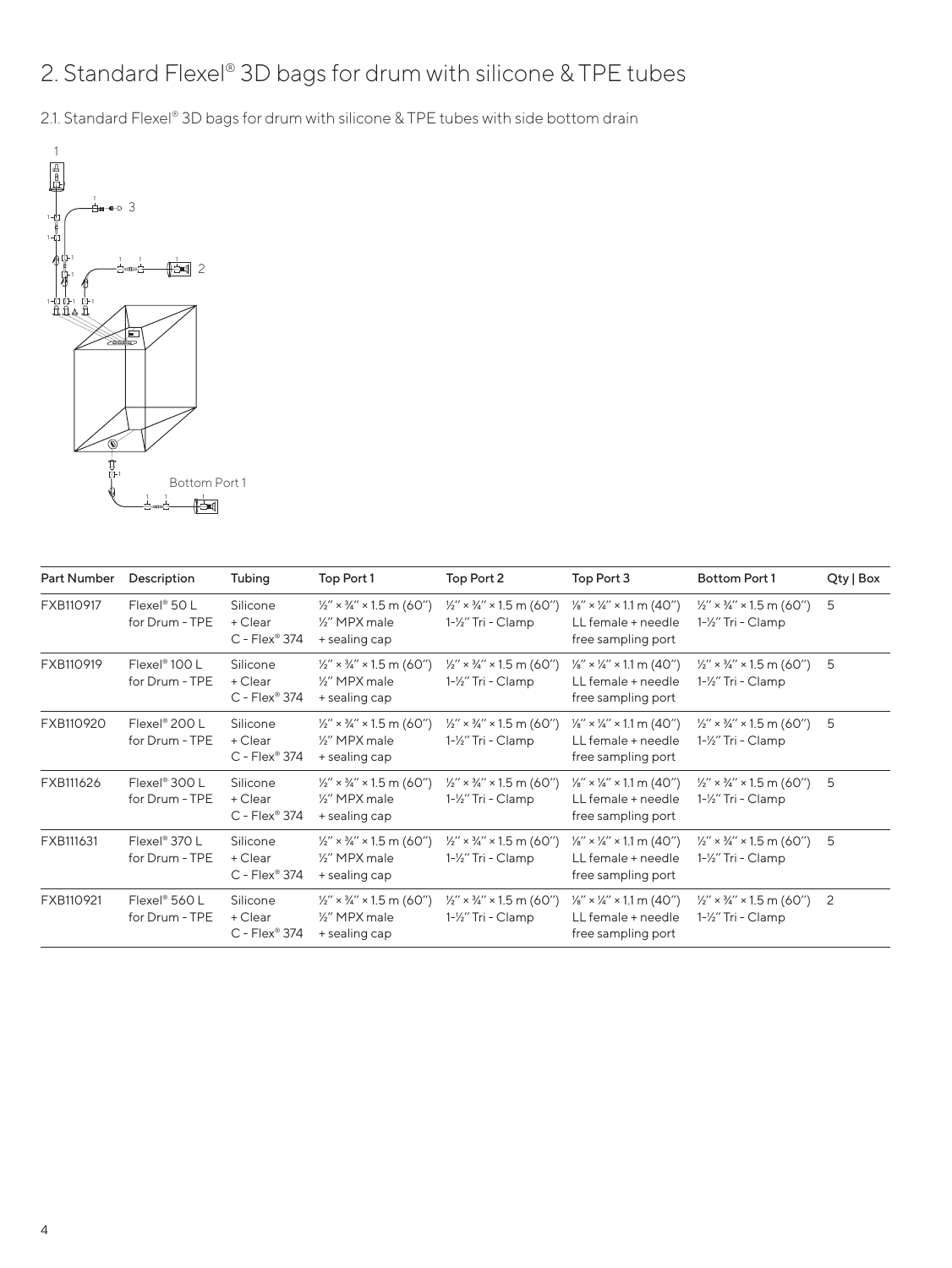



| <b>Part Number</b> | Description                                | Tubing                                 | Top Port 1                                                                                     | Top Port 2                                                            | Top Port 3                                                                                  | <b>Bottom Port 1</b> | Qty   Box |
|--------------------|--------------------------------------------|----------------------------------------|------------------------------------------------------------------------------------------------|-----------------------------------------------------------------------|---------------------------------------------------------------------------------------------|----------------------|-----------|
| FXB110922          | Flexel <sup>®</sup> 50 L<br>for Drum - TPE | Silicone<br>+ Clear<br>$C$ - Flex® 374 | $\frac{1}{2}$ " × $\frac{3}{4}$ " × 1.5 m (60")<br>1/ <sub>2</sub> " MPX male<br>+ sealing cap | $\frac{1}{2}$ " × $\frac{3}{4}$ " × 1.5 m (60")<br>1-1/2" Tri - Clamp | $\frac{1}{8}$ " × 1/4" × 1.1 m (40")<br>LL female + needle<br>free sampling port            | No bottom drain      | 5         |
| FXB110923          | $Flexel^* 100 L$<br>for Drum - TPE         | Silicone<br>+ Clear<br>$C$ - Flex® 374 | $\frac{1}{2}$ " × $\frac{3}{4}$ " × 1.5 m (60")<br>1/ <sub>2</sub> " MPX male<br>+ sealing cap | $\frac{1}{2}$ " × $\frac{3}{4}$ " × 1.5 m (60")<br>1-1/2" Tri - Clamp | $\frac{1}{8}$ " × $\frac{1}{4}$ " × 1.1 m (40")<br>LL female + needle<br>free sampling port | No bottom drain      | 5         |
| FXB110924          | Flexel® 200 L<br>for Drum - TPE            | Silicone<br>+ Clear<br>$C$ - Flex® 374 | $\frac{1}{2}$ " × $\frac{3}{4}$ " × 1.5 m (60")<br>1/ <sub>2</sub> " MPX male<br>+ sealing cap | $\frac{1}{2}$ " × $\frac{3}{4}$ " × 1.5 m (60")<br>1-1/2" Tri - Clamp | $\frac{1}{8}$ " × $\frac{1}{4}$ " × 1.1 m (40")<br>LL female + needle<br>free sampling port | No bottom drain      | 5         |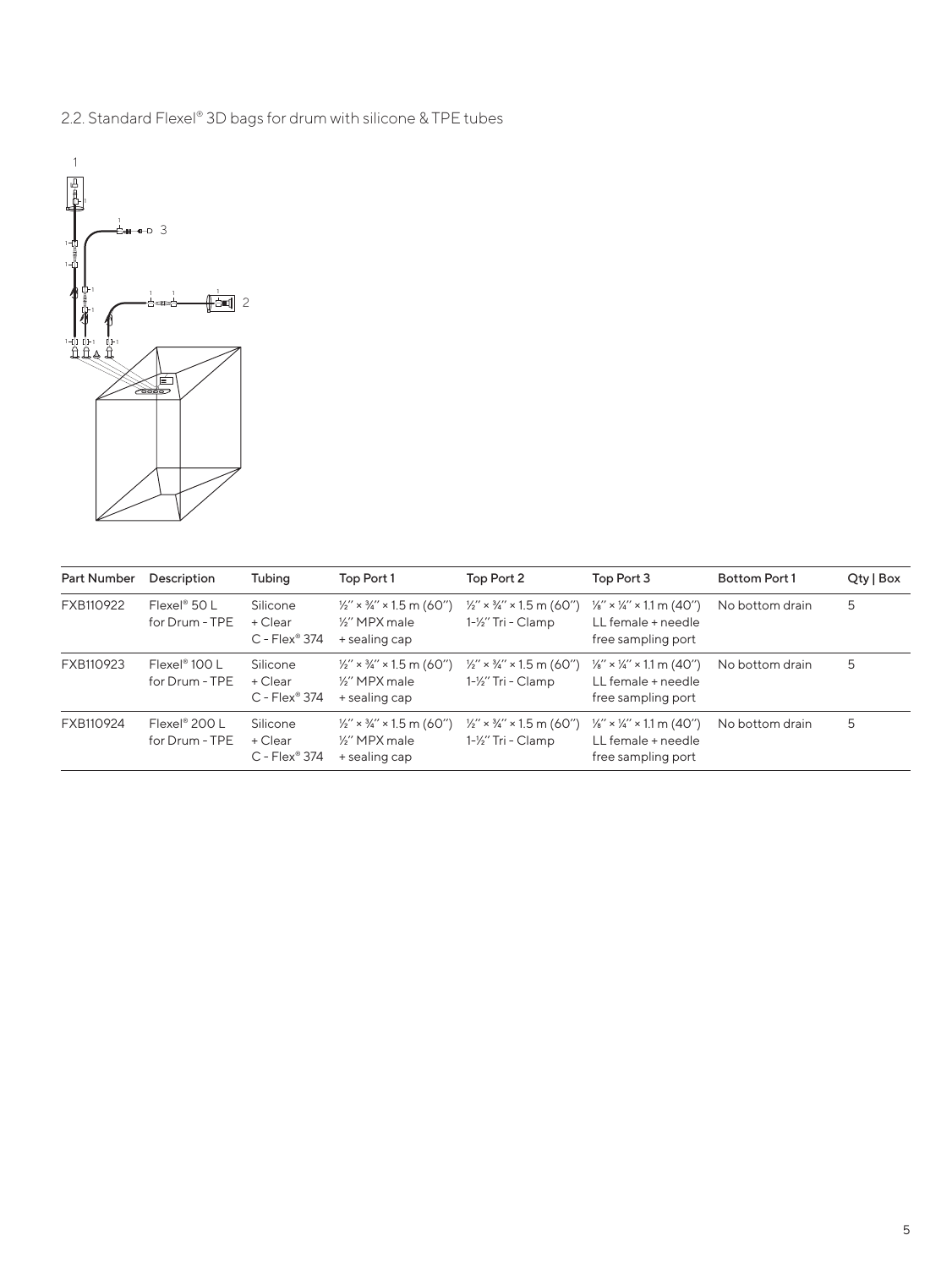- 3. Standard Flexel® 3D bags for drum with silicone & TPE tubes & Sartopore® 2 Gamma MidiCaps
- 3.1. Standard Flexel® 3D bags for drum with silicone & TPE tubes with side bottom drain & Sartopore® 2 Gamma MidiCaps 0.2 μm (50 L to 370 L)



| Part Number | Description                                                                 | Tubing                                 | Top Port 1                                                                                                                                                                                                                                               | Top Port 2                                      | Top Port 3                                                                                  | <b>Bottom Port 1</b>                                                  | Qty   Box |
|-------------|-----------------------------------------------------------------------------|----------------------------------------|----------------------------------------------------------------------------------------------------------------------------------------------------------------------------------------------------------------------------------------------------------|-------------------------------------------------|---------------------------------------------------------------------------------------------|-----------------------------------------------------------------------|-----------|
| FXB110954   | Flexel <sup>®</sup> 50 L<br>for Drum<br>$-$ TPE<br>• Sartopore®<br>2 Gamma  | Silicone<br>+ Clear<br>$C$ - Flex® 374 | $\frac{1}{2}$ " × $\frac{3}{4}$ " × 1.5 m (60")<br>Sartopore® 2 Gamma, 1-1/2" Tri - Clamp<br>MidiCaps size 7,<br>0.2 µm; filter inlet 1.5"<br>sanitary flange<br>$500 \text{ cm}^2$                                                                      | $\frac{1}{2}$ " × $\frac{3}{4}$ " × 1.5 m (60") | $\frac{1}{8}$ " × $\frac{1}{4}$ " × 1.1 m (40")<br>LL female + needle<br>free sampling port | $\frac{1}{2}$ " × $\frac{3}{4}$ " × 1.5 m (60")<br>1-1/2" Tri - Clamp | 5         |
| FXB110958   | Flexel <sup>®</sup> 100 L<br>for Drum<br>$-$ TPE<br>• Sartopore®<br>2 Gamma | Silicone<br>+ Clear<br>$C$ - Flex® 374 | $\frac{1}{2}$ $\times$ $\frac{3}{4}$ $\times$ 1.5 m (60") $\frac{1}{2}$ $\times$ $\frac{3}{4}$ $\times$ 1.5 m (60")<br>Sartopore® 2 Gamma, 1-1/2" Tri - Clamp<br>MidiCaps size 8,<br>0.2 um; filter inlet 1.5"<br>sanitary flange<br>$1000 \text{ cm}^2$ |                                                 | $\frac{1}{8}$ " × $\frac{1}{4}$ " × 1.1 m (40")<br>LL female + needle<br>free sampling port | $\frac{1}{2}$ " × $\frac{3}{4}$ " × 1.5 m (60")<br>1-1/2" Tri - Clamp | 5         |
| FXB110960   | Flexel <sup>®</sup> 200 L<br>for Drum<br>$-$ TPE<br>• Sartopore®<br>2 Gamma | Silicone<br>+ Clear<br>$C$ - Flex® 374 | $\frac{1}{2}$ " × $\frac{3}{4}$ " × 1.5 m (60") $\frac{1}{2}$ " × $\frac{3}{4}$ " × 1.5 m (60")<br>Sartopore® 2 Gamma 1-1/2" Tri - Clamp<br>MidiCaps size 9,<br>0.2 µm; filter inlet 1.5"<br>sanitary flange<br>$2000 \text{ cm}^2$                      |                                                 | $\frac{1}{8}$ " × $\frac{1}{4}$ " × 1.1 m (40")<br>LL female + needle<br>free sampling port | $\frac{1}{2}$ " × $\frac{3}{4}$ " × 1.5 m (60")<br>1-1/2" Tri - Clamp | 5         |
| FXB111629   | Flexel <sup>®</sup> 300 L<br>for Drum<br>$-$ TPE<br>• Sartopore®<br>2 Gamma | Silicone<br>+ Clear<br>$C$ - Flex® 374 | $\frac{1}{2}$ " × $\frac{3}{4}$ " × 1.5 m (60") $\frac{1}{2}$ " × $\frac{3}{4}$ " × 1.5 m (60")<br>Sartopore® 2 Gamma 1-1/2" Tri - Clamp<br>MidiCaps size 9,<br>0.2 um; filter inlet 1.5"<br>sanitary flange<br>$2000 \text{ cm}^2$                      |                                                 | $\frac{1}{8}$ " × $\frac{1}{4}$ " × 1.1 m (40")<br>LL female + needle<br>free sampling port | $\frac{1}{2}$ " × $\frac{3}{4}$ " × 1.5 m (60")<br>1-1/2" Tri - Clamp | 2         |
| FXB111633   | Flexel <sup>®</sup> 370 L<br>for Drum<br>$-$ TPE<br>• Sartopore®<br>2 Gamma | Silicone<br>+ Clear<br>$C$ - Flex® 374 | $\frac{1}{2}$ " × 3/4" × 1.5 m (60") $\frac{1}{2}$ " × 3/4" × 1.5 m (60")<br>Sartopore® 2 Gamma 1-1/2" Tri - Clamp<br>MidiCaps size 9,<br>0.2 µm; filter inlet 1.5"<br>sanitary flange<br>$2000 \text{ cm}^2$                                            |                                                 | $\frac{1}{8}$ " × $\frac{1}{4}$ " × 1.1 m (40")<br>LL female + needle<br>free sampling port | $\frac{1}{2}$ " × $\frac{3}{4}$ " × 1.5 m (60")<br>1-1/2" Tri - Clamp | 2         |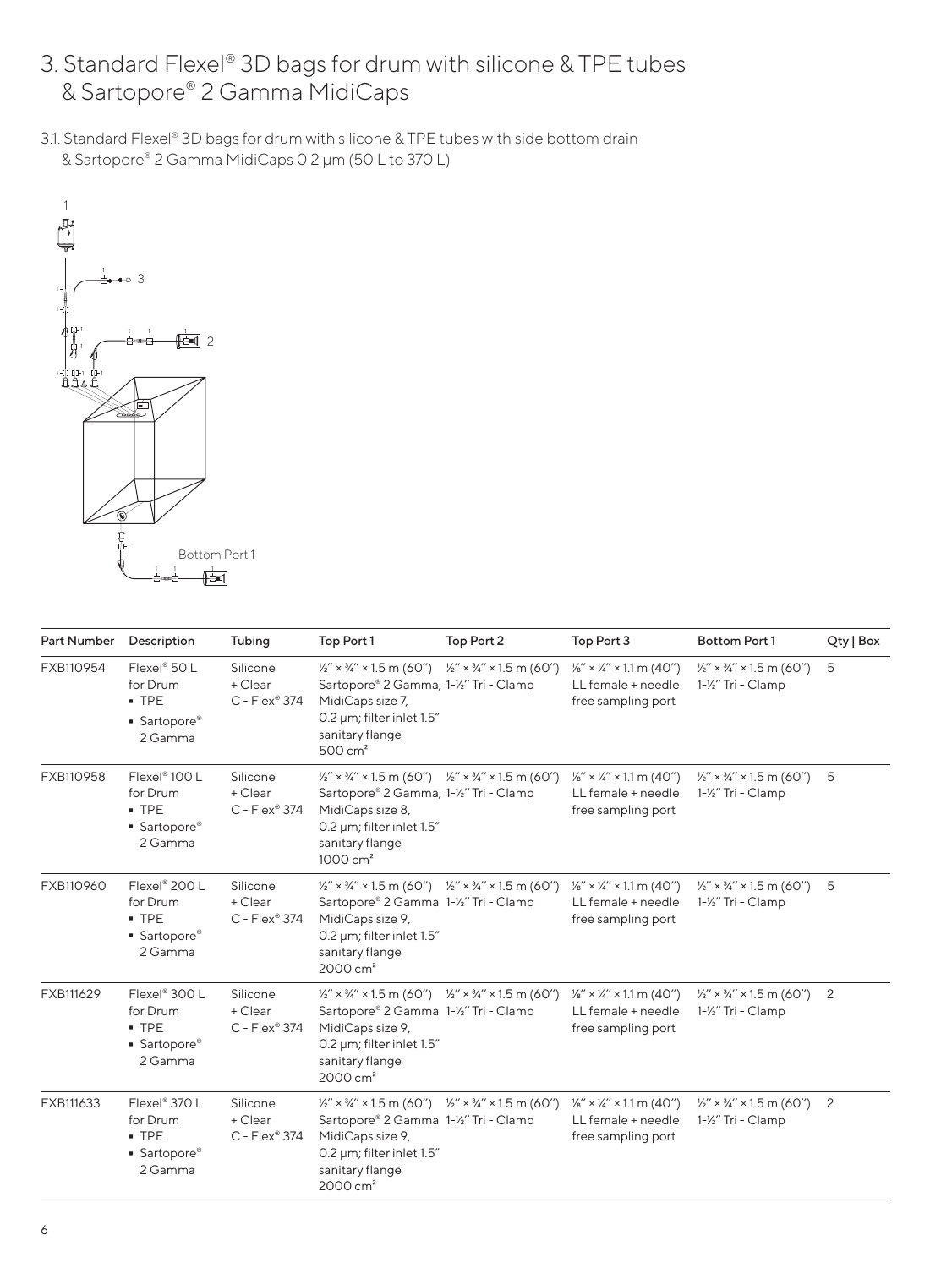3.2. Standard Flexel® 3D bags for drum with silicone & TPE tubes with side bottom drain & Sartopore® 2 Gamma MidiCaps 0.1 μm (50 L to 370 L)

| Part Number | Description                                                                 | Tubing                                 | Top Port 1                                                                                                                                                                                                                           | Top Port 2                                      | Top Port 3                                                                                  | <b>Bottom Port 1</b>                                                  | Qty   Box |
|-------------|-----------------------------------------------------------------------------|----------------------------------------|--------------------------------------------------------------------------------------------------------------------------------------------------------------------------------------------------------------------------------------|-------------------------------------------------|---------------------------------------------------------------------------------------------|-----------------------------------------------------------------------|-----------|
| FXB110969   | $Flexel^{\circ} 50 L$<br>for Drum<br>$-$ TPE<br>• Sartopore®<br>2 Gamma     | Silicone<br>+ Clear<br>$C$ - Flex® 374 | $\frac{1}{2}$ " × $\frac{3}{4}$ " × 1.5 m (60")<br>Sartopore® 2 Gamma, 1-1/2" Tri - Clamp<br>MidiCaps size 7,<br>0.2 µm; filter inlet 1.5"<br>sanitary flange<br>$500 \text{ cm}^2$                                                  | $\frac{1}{2}$ " × $\frac{3}{4}$ " × 1.5 m (60") | $\frac{1}{8}$ " × $\frac{1}{4}$ " × 1.1 m (40")<br>LL female + needle<br>free sampling port | $\frac{1}{2}$ " × $\frac{3}{4}$ " × 1.5 m (60")<br>1-1/2" Tri - Clamp | 5         |
| FXB110971   | Flexel <sup>®</sup> 100 L<br>for Drum<br>$-$ TPE<br>• Sartopore®<br>2 Gamma | Silicone<br>+ Clear<br>$C$ - Flex® 374 | $\frac{1}{2}$ " × 3/4" × 1.5 m (60") $\frac{1}{2}$ " × 3/4" × 1.5 m (60")<br>Sartopore® 2 Gamma, 1-1/2" Tri - Clamp<br>MidiCaps size 8,<br>0.2 um; filter inlet 1.5"<br>sanitary flange<br>$1000 \text{ cm}^2$                       |                                                 | $\frac{1}{8}$ " × 1/4" × 1.1 m (40")<br>LL female + needle<br>free sampling port            | $\frac{1}{2}$ " × $\frac{3}{4}$ " × 1.5 m (60")<br>1-1/2" Tri - Clamp | 5         |
| FXB110973   | Flexel <sup>®</sup> 200 L<br>for Drum<br>$-$ TPE<br>• Sartopore®<br>2 Gamma | Silicone<br>+ Clear<br>$C$ - Flex® 374 | $\frac{1}{2}$ " × $\frac{3}{4}$ " × 1.5 m (60") $\frac{1}{2}$ " × $\frac{3}{4}$ " × 1.5 m (60")<br>Sartopore® 2 Gamma 1-1/2" Tri - Clamp<br>MidiCaps size 9,<br>0.2 µm; filter inlet 1.5"<br>sanitary flange<br>2000 cm <sup>2</sup> |                                                 | $\frac{1}{8}$ " × 1/4" × 1.1 m (40")<br>LL female + needle<br>free sampling port            | $\frac{1}{2}$ " × $\frac{3}{4}$ " × 1.5 m (60")<br>1-1/2" Tri - Clamp | 5         |
| FXB111630   | Flexel <sup>®</sup> 300 L<br>for Drum<br>$-$ TPE<br>• Sartopore®<br>2 Gamma | Silicone<br>+ Clear<br>$C$ - Flex® 374 | $\frac{1}{2}$ x $\frac{3}{4}$ x 1.5 m (60") $\frac{1}{2}$ x $\frac{3}{4}$ x 1.5 m (60")<br>Sartopore® 2 Gamma 1-1/2" Tri - Clamp<br>MidiCaps size 9,<br>0.2 µm; filter inlet 1.5"<br>sanitary flange<br>$2000 \text{ cm}^2$          |                                                 | $\frac{1}{8}$ " × $\frac{1}{4}$ " × 1.1 m (40")<br>LL female + needle<br>free sampling port | $\frac{1}{2}$ " × $\frac{3}{4}$ " × 1.5 m (60")<br>1-1/2" Tri - Clamp | 2         |
| FXB111634   | Flexel <sup>®</sup> 370 L<br>for Drum<br>$-$ TPE<br>• Sartopore®<br>2 Gamma | Silicone<br>+ Clear<br>$C$ - Flex® 374 | $\frac{1}{2}$ " × $\frac{3}{4}$ " × 1.5 m (60") $\frac{1}{2}$ " × $\frac{3}{4}$ " × 1.5 m (60")<br>Sartopore® 2 Gamma 1-1/2" Tri - Clamp<br>MidiCaps size 9,<br>0.2 µm; filter inlet 1.5"<br>sanitary flange<br>$2000 \text{ cm}^2$  |                                                 | $\frac{1}{8}$ " × $\frac{1}{4}$ " × 1.1 m (40")<br>LL female + needle<br>free sampling port | $\frac{1}{2}$ " × $\frac{3}{4}$ " × 1.5 m (60")<br>1-1/2" Tri - Clamp | 2         |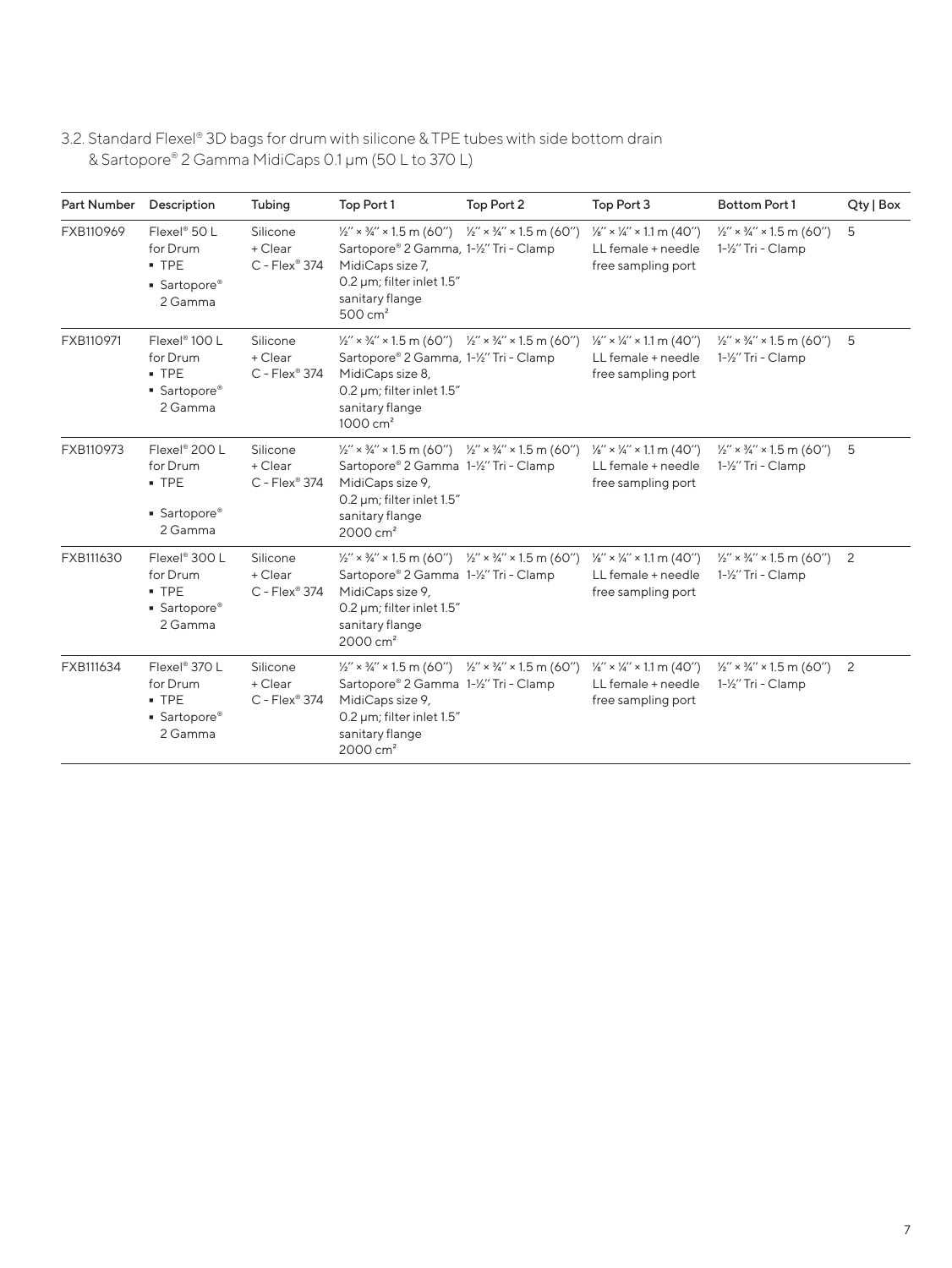3.3. Standard Flexel® 3D bags for drum with silicone & TPE tubes & Sartopore® 2 Gamma MidiCaps 0.2 μm (50 L to 200 L)



| Part Number | Description                                                                 | Tubing                                 | Top Port 1                                                                                                                                                                                                                                | Top Port 2 | Top Port 3                                                                                  | Bottom Port 1   | Qty   Box |
|-------------|-----------------------------------------------------------------------------|----------------------------------------|-------------------------------------------------------------------------------------------------------------------------------------------------------------------------------------------------------------------------------------------|------------|---------------------------------------------------------------------------------------------|-----------------|-----------|
| FXB110955   | Flexel® 50 L<br>for Drum<br>$-$ TPE<br>• Sartopore®<br>2 Gamma              | Silicone<br>+ Clear<br>$C$ - Flex® 374 | $\frac{1}{2}$ " × 3/4" × 1.5 m (60") $\frac{1}{2}$ " × 3/4" × 1.5 m (60")<br>Sartopore® 2 Gamma, 1-1/2" Tri - Clamp<br>MidiCaps size 7,<br>0.2 µm; filter inlet 1.5"<br>sanitary flange<br>$500 \text{ cm}^2$                             |            | $\frac{1}{8}$ " × $\frac{1}{4}$ " × 1.1 m (40")<br>LL female + needle<br>free sampling port | No bottom drain | 5         |
| FXB110959   | Flexel <sup>®</sup> 100 L<br>for Drum<br>$-$ TPE<br>• Sartopore®<br>2 Gamma | Silicone<br>+ Clear<br>$C$ - Flex® 374 | $\frac{1}{2}$ " × 3/4" × 1.5 m (60") $\frac{1}{2}$ " × 3/4" × 1.5 m (60")<br>Sartopore® 2 Gamma, 1-1/2" Tri - Clamp<br>MidiCaps size 8,<br>0.2 µm; filter inlet 1.5"<br>sanitary flange<br>1000 cm <sup>2</sup>                           |            | $\frac{1}{8}$ " × 1/4" × 1.1 m (40")<br>LL female + needle<br>free sampling port            | No bottom drain | 5         |
| FXB110961   | Flexel® 200 L<br>for Drum<br>$-$ TPE<br>• Sartopore®<br>2 Gamma             | Silicone<br>+ Clear<br>$C$ - Flex® 374 | $\frac{1}{2}$ " × 3/4" × 1.5 m (60") $\frac{1}{2}$ " × 3/4" × 1.5 m (60")<br>Sartopore® 2 Gamma 1-1/2" Tri - Clamp<br>MidiCaps size 9,<br>0.2 µm; filter inlet 1.5"<br>sanitary flange<br>2000 cm <sup>2</sup>                            |            | $\frac{1}{8}$ " × $\frac{1}{4}$ " × 1.1 m (40")<br>LL female + needle<br>free sampling port | No bottom drain | 5         |
| FXB110970   | Flexel <sup>®</sup> 50 L<br>for Drum<br>$-$ TPE<br>• Sartopore®<br>2 Gamma  | Silicone<br>+ Clear<br>$C$ - Flex® 374 | $\frac{1}{2}$ " × 3/4" × 1.5 m (60") $\frac{1}{2}$ " × 3/4" × 1.5 m (60")<br>Sartopore® 2 Gamma, 1-1/2" Tri - Clamp<br>MidiCaps size 7,<br>0.1 $\mu$ m; filter inlet 1.5"<br>sanitary flange<br>$500 \text{ cm}^2$                        |            | $\frac{1}{8}$ " × $\frac{1}{4}$ " × 1.1 m (40")<br>LL female + needle<br>free sampling port | No bottom drain | 5         |
| FXB110972   | Flexel <sup>®</sup> 100 L<br>for Drum<br>$-$ TPE<br>• Sartopore®<br>2 Gamma | Silicone<br>+ Clear<br>C - Flex® 374   | $\frac{1}{2}$ x $\frac{3}{4}$ x 1.5 m (60") $\frac{1}{2}$ x $\frac{3}{4}$ x 1.5 m (60")<br>Sartopore® 2 Gamma, 1-1/2" Tri - Clamp<br>MidiCaps size 8,<br>0.1 $\mu$ m; filter inlet 1.5"<br>sanitary flange<br>$1000 \text{ cm}^2$         |            | $\frac{1}{8}$ " × $\frac{1}{4}$ " × 1.1 m (40")<br>LL female + needle<br>free sampling port | No bottom drain | 5         |
| FXB110974   | Flexel® 200 L<br>for Drum<br>$-$ TPE<br>• Sartopore®<br>2 Gamma             | Silicone<br>+ Clear<br>$C$ - Flex® 374 | $\frac{1}{2}$ " × $\frac{3}{4}$ " × 1.5 m (60") $\frac{1}{2}$ " × $\frac{3}{4}$ " × 1.5 m (60")<br>Sartopore® 2 Gamma 1-1/2" Tri - Clamp<br>MidiCaps size 9,<br>0.1 $\mu$ m; filter inlet 1.5"<br>sanitary flange<br>2000 cm <sup>2</sup> |            | $\frac{1}{8}$ " × 1/4" × 1.1 m (40")<br>LL female + needle<br>free sampling port            | No bottom drain | 5         |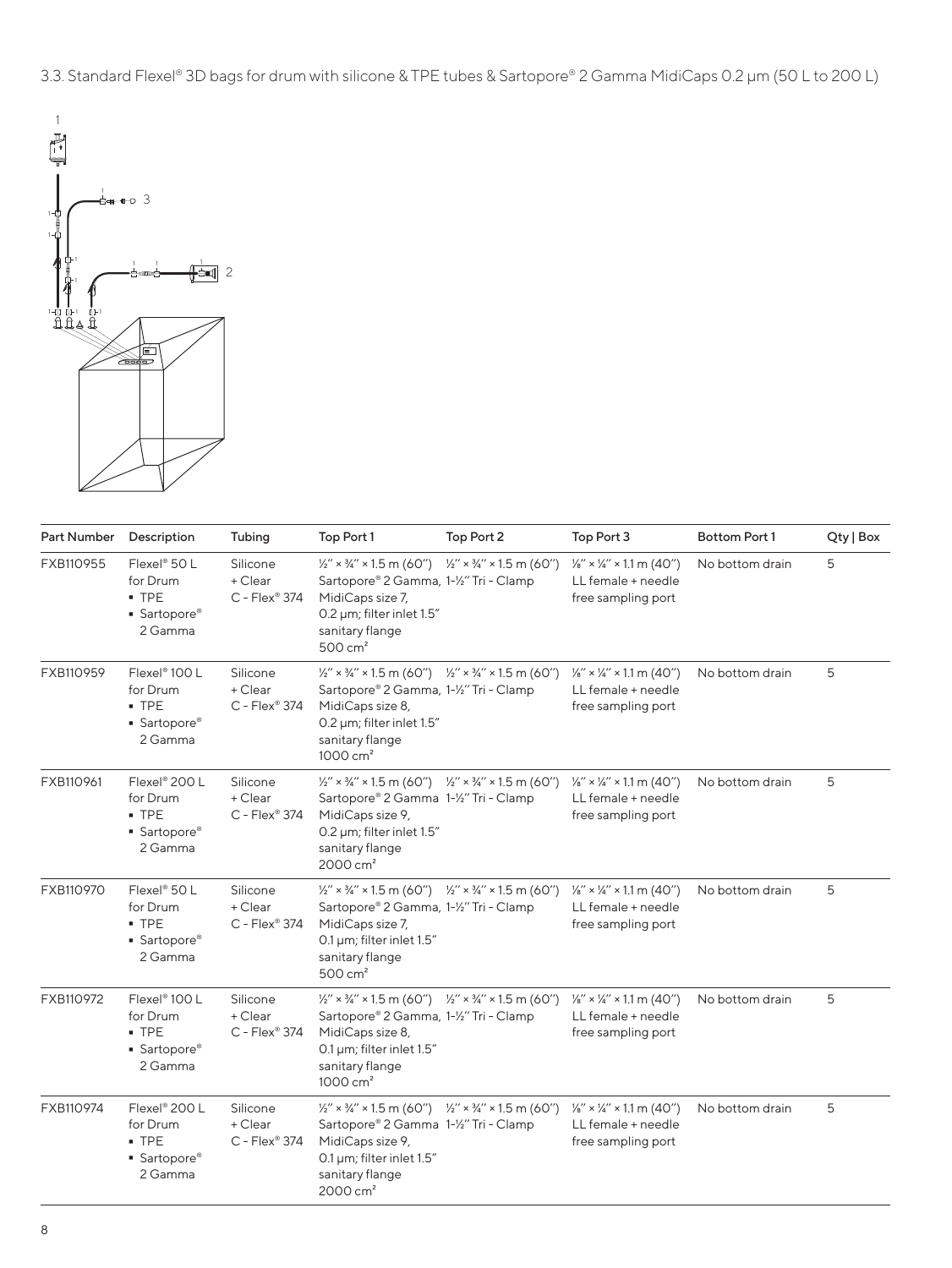## 4. Standard Flexel® Tank Liners for drum

4.1. Standard Sterile Flexel® tank Liners for drum with side bottom drain



| <b>Part Number</b> | Description                             | Tubing                         | Bottom Port 1                                                                      | Qty   Box |
|--------------------|-----------------------------------------|--------------------------------|------------------------------------------------------------------------------------|-----------|
| FXB110931          | Flexel <sup>®</sup> 30 L liner - TPE    | Silicone + Clear C - Flex® 374 | $\frac{1}{2}$ " × $\frac{3}{4}$ " × 1.5 m (60")<br>$1 - \frac{1}{2}$ " Tri - Clamp | 10        |
| FXB110934          | Flexel <sup>®</sup> 50 L liner - TPE    | Silicone + Clear C - Flex® 374 | $\frac{1}{2}$ " × $\frac{3}{4}$ " × 1.5 m (60")<br>1-1/2" Tri - Clamp              | 10        |
| FXB110936          | Flexel <sup>®</sup> 100 L liner - TPE   | Silicone + Clear C - Flex® 374 | $\frac{1}{2}$ " × $\frac{3}{4}$ " × 1.5 m (60")<br>1-1/2" Tri - Clamp              | 10        |
| FXB110937          | Flexel <sup>®</sup> 200 L liner - TPE   | Silicone + Clear C - Flex® 374 | $\frac{1}{2}$ " × $\frac{3}{4}$ " × 1.5 m (60")<br>1-1/2" Tri - Clamp              | 10        |
| FXB111636          | Flexel <sup>®</sup> 300 L liner - TPE   | Silicone + Clear C - Flex® 374 | $\frac{1}{2}$ " × $\frac{3}{4}$ " × 1.5 m (60")<br>1-1/2" Tri - Clamp              | 10        |
| FXB111637          | Flexel <sup>®</sup> 370 L liner - TPE   | Silicone + Clear C - Flex® 374 | $\frac{1}{2}$ " × $\frac{3}{4}$ " × 1.5 m (60")<br>$1 - \frac{1}{2}$ " Tri - Clamp | 10        |
| FXB110939          | Flexel® 560 L liner - TPE               | Silicone + Clear C - Flex® 374 | $\frac{1}{2}$ " × $\frac{3}{4}$ " × 1.5 m (60")<br>1-1/2" Tri - Clamp              | 5         |
| FXB110940          | Flexel <sup>®</sup> 1,000 L liner - TPE | Silicone + Clear C - Flex® 374 | $\frac{1}{2}$ " × $\frac{3}{4}$ " × 1.5 m (60")<br>$1 - \frac{1}{2}$ " Tri - Clamp | 5         |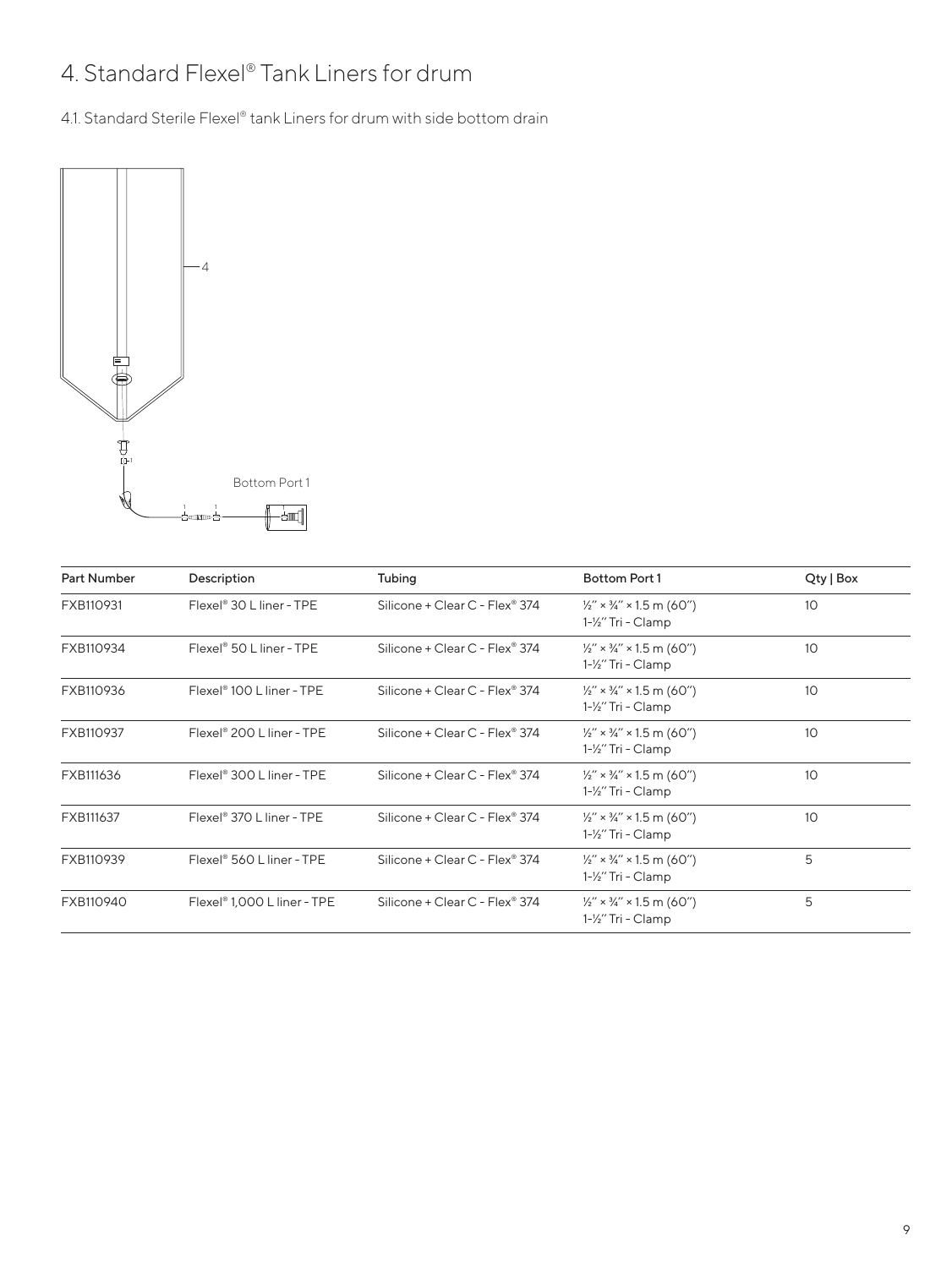#### 4.2. Standard Flexel® Tank Liners for drum



| <b>Part Number</b> | Description                     | Sterility      | Qty   Box       |
|--------------------|---------------------------------|----------------|-----------------|
| FXB102120          | Flexel <sup>®</sup> 50 L liner  | Non sterile    | 20              |
| FXB102116          | Flexel <sup>®</sup> 100 L liner | Non sterile    | 20              |
| FXB102117          | Flexel <sup>®</sup> 200 L liner | Non sterile    | 20              |
| FXB102119          | Flexel <sup>®</sup> 300 L liner | Non sterile    | 20              |
| FXB103406          | Flexel <sup>®</sup> 370 L liner | Non sterile    | 20              |
| FXB103357          | Flexel® 560 L liner             | Non sterile    | 20              |
| FXB111118          | Flexel <sup>®</sup> 30 L liner  | <b>Sterile</b> | 10 <sup>°</sup> |
| FXB103126          | Flexel <sup>®</sup> 50 L liner  | <b>Sterile</b> | 20              |
| FXB103087          | Flexel <sup>®</sup> 100 L liner | Sterile        | 20              |
| FXB102965          | Flexel <sup>®</sup> 200 L liner | <b>Sterile</b> | 10 <sup>°</sup> |
| FXB103132          | Flexel <sup>®</sup> 300 L liner | Sterile        | 10              |
| FXB103318          | Flexel <sup>®</sup> 370 L liner | <b>Sterile</b> | 15              |
| FXB103368          | Flexel <sup>®</sup> 560 L liner | <b>Sterile</b> | 10              |
|                    |                                 |                |                 |